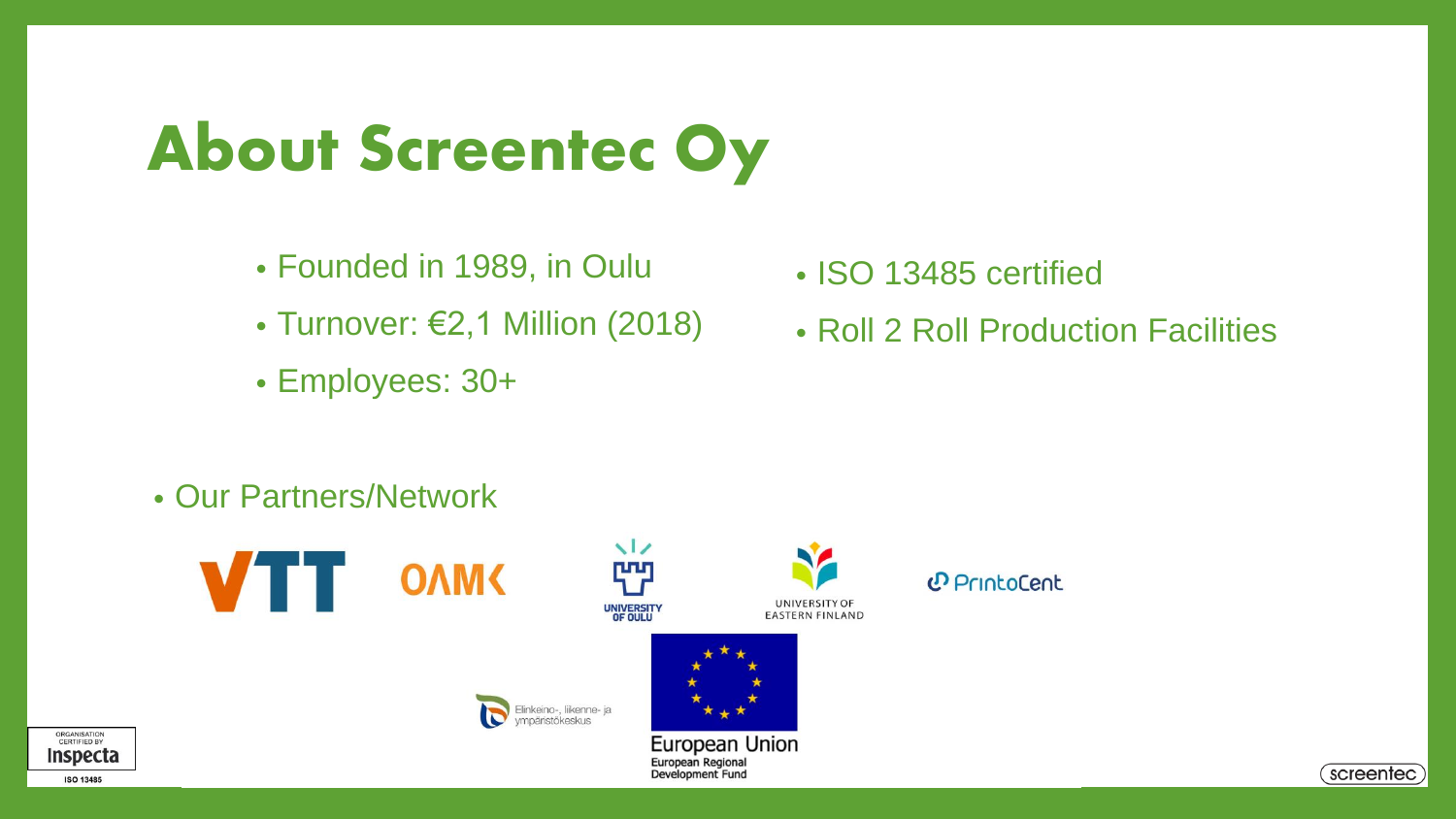### Our services



- Interfaces User Interfaces  $\overleftarrow{\mathbf{e}}$
- Durable keyboards for harsh environments
- Piezoelectric solutions
- Many industries including: Automotive, Medical, Professional kitchens, Security Systems.



Medical Electrodes

Medical

Electrodes

• ECG, EEG, EMG, Bioimpendance, etc.

- Custom made per customer
- specifications.
- Sensors for Wearables



Productization

- Adapting prototypes for mass manufacture.
- Designing production processes.
- Turn key production solutions.

screentec

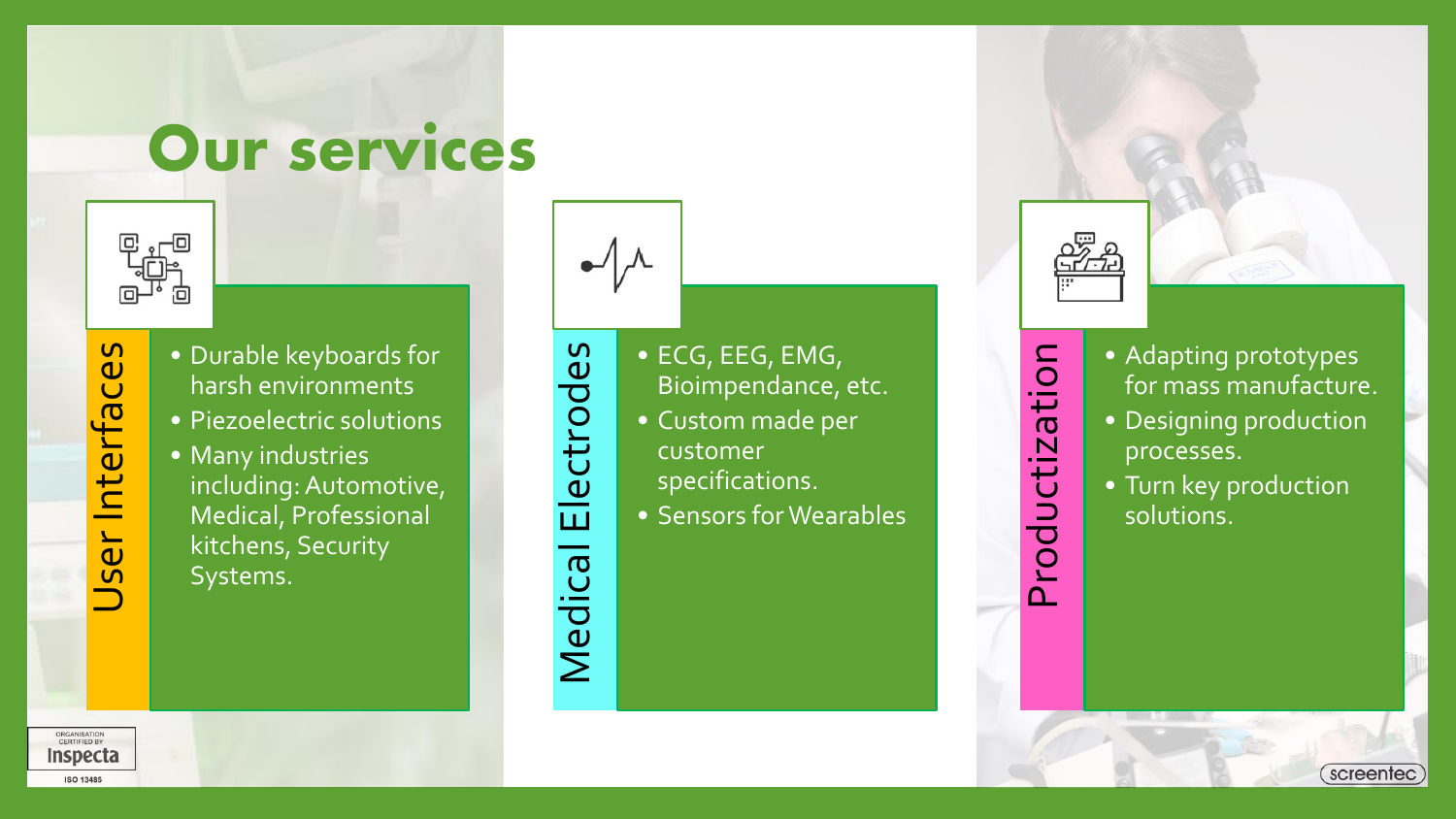## User Interfaces

#### **Over 25 years of Experience**

- Our company has provided User interface solutions for a large variety of purposes.
- Broad understanding of the needs and usability in each situation
- Durable interfaces which work for decades in the most extreme circumstances.



#### **Example applications**

- Heavy Industrial machines
- Professional Kitchen equipment
- Vandal proof interfaces for public transport
- Glass user interfaces for medical applications



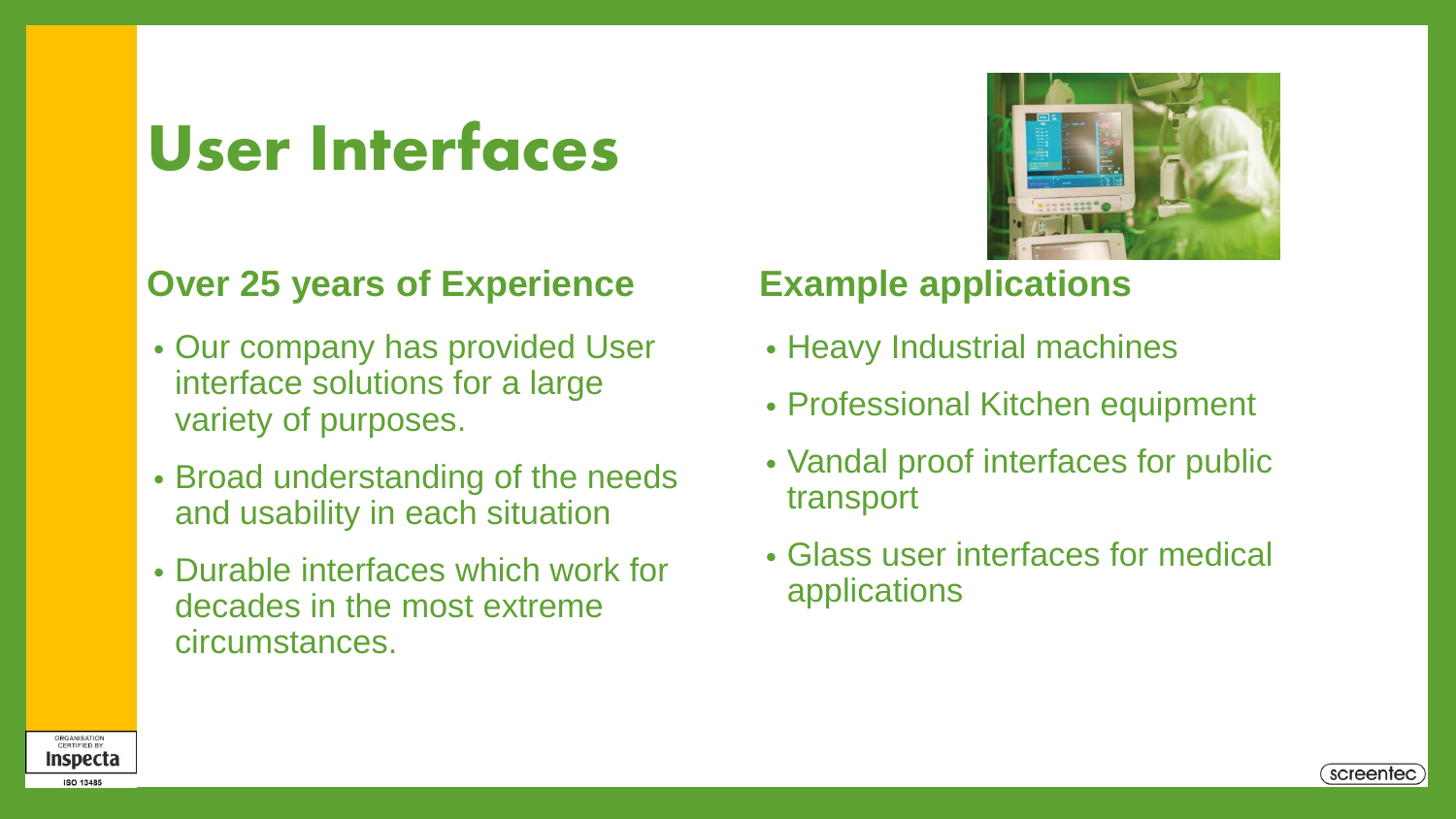## Medical Electrodes



- ECG, EEG, Bioimpedance Electrodes, Electrical stimulation.
- Substrates: PET, plastics
- Conversion, coating, printing, cutting and Roll 2 Roll production in house.
- Integration of printed and traditional electronics in house.



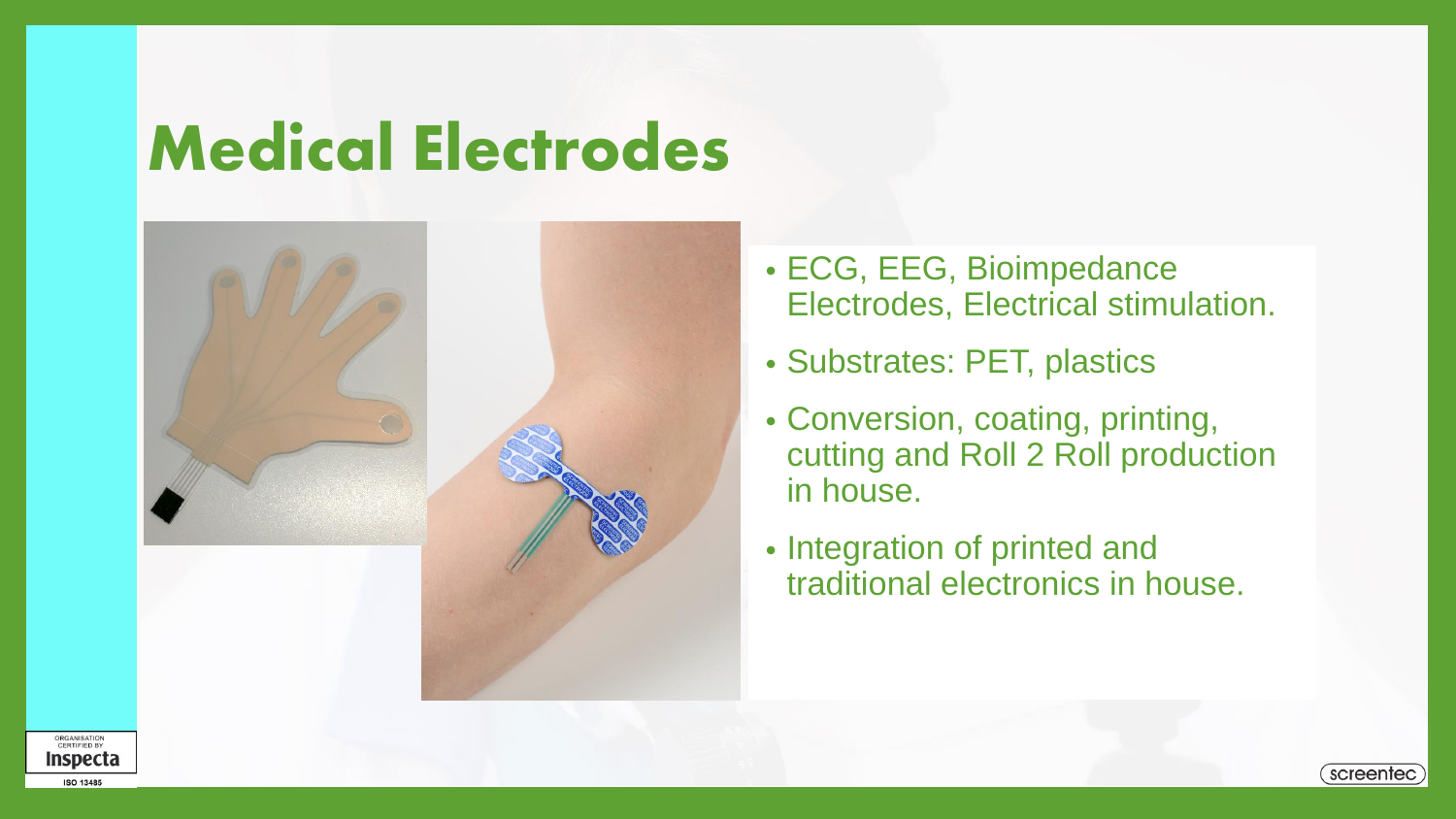## Printed Electronics Roll 2 Roll



- Full Roll2Roll production and conversion capability.
- We have over 9 years of experience designing Roll2Roll processes in cooperation with our partners.
- Rapid Scaling.